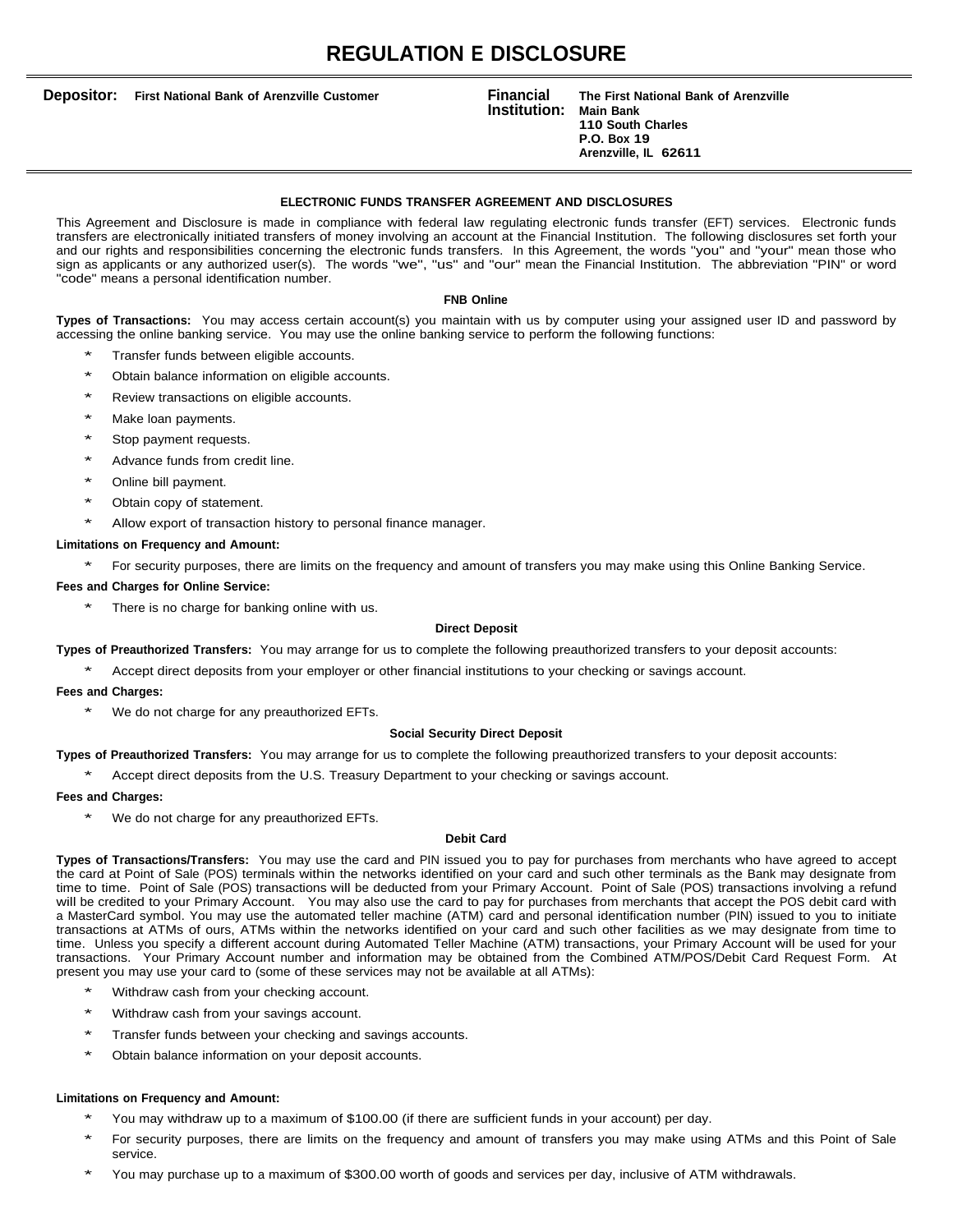# **Fees and Charges:**

- There is no charge for ATM withdrawals at machines owned by us.
- There is a \$1.00 charge for each ATM withdrawal at machines we do not own.
- There is a Replacement Card Fee of \$5.00 per card.
- We do not charge for any POS transactions.

**ATM Fees.** When you use an ATM not owned by us, you may be charged a fee by the ATM operator or any network used (and you may be charged a fee for a balance inquiry even if you do not complete a fund transfer).

**Other EFT Transactions.** You may access certain account(s) you maintain with us by other EFT transaction types as described below.

**Electronic Check Conversion.** You may authorize a merchant or other payee to make a one-time electronic payment from your account using information from your check to pay for purchases or pay bills. Electronic check conversion is a payment process in which a merchant or other payee (after obtaining your authorization) uses your check to gather routing, account, and check number information to initiate a one-time EFT. When information from your check is used to make an electronic fund transfer, funds may be withdrawn from your account as soon as the same day you make your payment. This type of EFT transaction involving a consumer account is covered by the Electronic Funds Transfer Act and this disclosure. A description of the transaction will appear on your statement.

**Re-presented Check Transactions and Fees.** You may authorize a merchant to electronically collect a fee associated with the re-presentment of a check that is returned due to insufficient or unavailable funds. The resulting fee transaction if debited as an EFT from a consumer account is covered by the Electronic Funds Transfer Act and this disclosure. When a merchant re-presents a check electronically, that transaction is not covered by the Electronic Funds Transfer Act or this disclosure. A description of the transaction will appear on your statement.

## **The following limitations may be applicable to your accounts, except as provided by law:**

Liability for Unauthorized MasterCard Debit Card Transactions on Cards Issued to Certain Consumers and Small Businesses. The zero liability limit described below only applies to a United States-issued MasterCard branded debit card issued to: (i) a natural person, or (ii) a business or other entity only if the card is issued under a "small business" program described on MasterCard's website at www.mastercardbusiness.com. The zero liability limit described below does not apply if you are a business or an entity of any sort (corporation, limited liability company, partnership, etc.) unless the card issued to you is a "small business" card described above. The zero liability limit described below does not apply until your identity is registered by or on behalf of the card issuer. Under MasterCard's zero liability policy as described in the MasterCard Rules (as may be amended from time to time), the zero liability limitation described below may not apply for other reasons.

Tell us AT ONCE if you believe your MasterCard debit card has been lost or stolen or if you believe any unauthorized transactions have been made using your MasterCard debit card. Your liability for unauthorized use of your debit card with the MasterCard logo will not exceed zero dollars (\$0.00) if the following conditions have been met: (i) you have exercised reasonable care in safeguarding your card from risk of loss or theft; and (ii) upon becoming aware of such loss or theft you promptly reported the loss or theft to us. If the conditions set forth above have not been met, you may be liable for unauthorized transactions to the extent allowed under applicable law (for example, see **Liability for Unauthorized Transfers** paragraph below). To notify us of lost or stolen cards, or of unauthorized transactions, call or write to us at the telephone number or address set forth in the **Liability for Unauthorized Transfers** paragraph below. This will help prevent unauthorized access to your account and minimize any inconvenience.

MasterCard is a registered trademark of MasterCard Worldwide or its subsidiaries in the United States.

## In addition to the limitations set forth above, the following limitations may be applicable to your accounts:

**Liability for Unauthorized Transfers.** Tell us AT ONCE if you believe your card, ATM PIN, POS card or PIN, or online banking PIN has been lost or stolen or if you believe that an electronic fund transfer has been made without your permission using information from your check. Telephoning is the best way of keeping your possible losses down. You could lose all the money in your account (plus your maximum overdraft line of credit). If you tell us within two (2) business days after you learn of the loss or theft of your card or code, you can lose no more than \$50.00 if someone used your card or code without your permission. If you do NOT tell us within two (2) business days after you learn of the loss or theft of your card or code, and we can prove that we could have stopped someone from using your card or code without your permission if you had told us, you could lose as much as \$500.00. Also, if your statement shows transfers that you did not make, including those made by card code or other such means, tell us at once. If you do not tell us within sixty (60) days after the statement was mailed to you, you may not get back any money lost after the sixty (60) days if we can prove that we could have stopped someone from taking the money if you had told us in time. If a good reason (such as a long trip or a hospital stay) kept you from telling us, we will extend the time periods. If you believe that your card or code has been lost or stolen or that someone has transferred or may transfer money from your account without your permission, call (217) 997-5585, or write us at The First National Bank of Arenzville,110 S Charles, PO Box 19, Arenzville, IL 62611. You should also call the number or write this address if you believe a transfer has been made using the information from your check without your permission.

**Illegal Transactions.** You may not use your ATM, POS, or Debit Card, or other access device for any illegal or unlawful transaction, and we may decline to authorize any transaction that we believe poses an undue risk of illegality or unlawfulness. Notwithstanding the foregoing, we may collect on any debt arising out of any illegal or unlawful transaction.

**Business Days.** For purposes of these electronic funds transfer disclosures, our business days are Monday through Friday. Holidays are not included.

**Stop Payments on ATM, POS, or Debit Card Transactions.** You may not place a stop payment order on any ATM, POS, or debit card transaction.

### **Documentation.**

**Periodic Statement.** You will get a monthly account statement from us, unless there are no transactions in a particular month. In any case you will get a statement quarterly. You will get a quarterly statement from us on your savings account if this is the only account you maintain and the only possible electronic transfer to or from the account is a preauthorized deposit. If you have a passbook account, you may bring your passbook to us and we will record any direct deposits that we made to your account since the last time you brought in your passbook.

**Terminal Receipt.** You can get a receipt at the time you make a transfer to or from your account using an ATM or a POS terminal. However, receipts for transactions of \$15.00 or less may not always be available.

**Direct Deposits.** If you have arranged to have direct deposits made to your account at least once every sixty (60) days from the same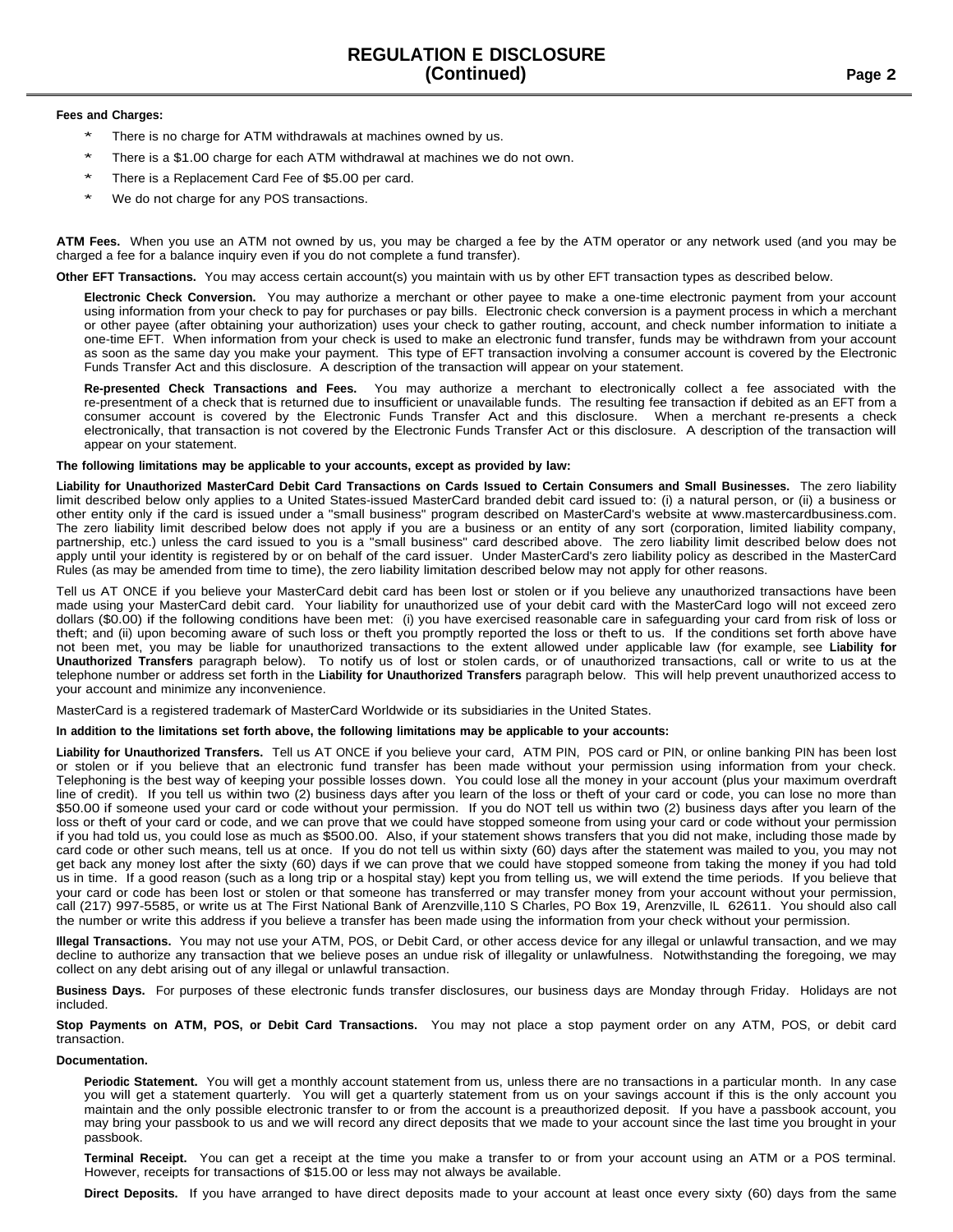person or company, you can call us at (217) 997-5585 to find out whether or not the deposit has been made.

**Our Liability for Failure to Make Transfers.** If we do not complete a transfer to or from your account on time or in the correct amount according to our agreement with you, we will be liable for your losses or damages. However, there are some exceptions. We will **NOT** be liable for instance:

- If, through no fault of ours, you do not have enough money in your account to make the transfer.
- If the money in your account is subject to legal process or other claim restricting such transfer.
- If the transfer would go over the credit limit on your overdraft line.
- If the ATM where you are making the transfer does not have enough cash.
- If the terminal or system was not working properly and you knew about the breakdown when you started the transfer.
- If circumstances beyond our control (such as fire or flood) prevent the transaction, despite reasonable precautions that we have taken.
- There may be other exceptions stated in our agreement with you.

In Case of Errors or Questions About Your Electronic Transfers. Telephone us at (217) 997-5585, or write us at The First National Bank of **Arenzville,110 S Charles, PO Box 19, Arenzville, IL 62611** as soon as you can, if you think your statement or receipt is wrong or if you need more information about a transfer listed on the statement or receipt. We must hear from you no later than sixty (60) days after we sent the FIRST statement on which the problem or error appeared.

- Tell us your name and account number (if any).
- Describe the error or the transfer you are unsure about, and explain as clearly as you can why you believe it is an error or why you need more information.
- Tell us the dollar amount of the suspected error.

If you tell us orally, we may require that you send us your complaint or question in writing within ten (10) business days.

We will determine whether an error occurred within ten (10) business days after we hear from you and will correct any error promptly. If we need more time, however, we may take up to forty five (45) days to investigate your complaint or question. If we decide to do this, we will credit your account within ten (10) business days for the amount you think is in error, so that you will have the use of the money during the time it takes us to complete our investigation. If we ask you to put your complaint or question in writing and we do not receive it within ten (10) business days, we may not credit your account.

If a notice of error involves an electronic fund transfer that occurred within thirty (30) days after the first deposit to the account was made, the error involves a new account. For errors involving new accounts, point of sale debit card transactions, or foreign-initiated transactions, we may take up to ninety (90) days to investigate your complaint or question. For new accounts, we may take up to twenty (20) business days to credit your account for the amount you think is in error.

We will tell you the results within three (3) business days after completing our investigation. If we decide that there was no error, we will send you a written explanation. You may ask for copies of the documents that we used in our investigation.

**Confidentiality.** We will disclose information to third parties about your account or the transfers you make:

- To complete transfers as necessary;
- To verify the existence and condition of your account upon the request of a third party, such as a credit bureau or merchant; or
- To comply with government agency or court orders; or
- If you give us your written permission.

**Personal Identification Number (PIN).** The ATM PIN or POS PIN issued to you is for your security purposes. The numbers are confidential and should not be disclosed to third parties or recorded on the card. You are responsible for safekeeping your PIN(s). You agree not to disclose or otherwise make your ATM PIN or POS PIN available to anyone not authorized to sign on your accounts.

**Notices.** All notices from us will be effective when we have mailed them or delivered them to your last known address on our records. Notices from you will be effective when received by us at the telephone number or the address specified in this Agreement. We reserve the right to change the terms and conditions upon which this service is offered. We will mail notice to you at least twenty one (21) days before the effective date of any change, as required by law. Use of this service is subject to existing regulations governing your account and any future changes to those regulations.

**Enforcement.** In the event either party brings a legal action to enforce this Agreement or collect amounts owing as a result of any Account transaction, the prevailing party shall be entitled to reasonable attorneys' fees and costs, including fees on any appeal, subject to any limits under applicable law.

**Termination of ATM and POS Services.** You agree that we may terminate this Agreement and your use of the ATM Card or POS services, if:

- You or any authorized user of your ATM PIN or POS card or PIN breach this or any other agreement with us;
- We have reason to believe that there has been an unauthorized use of your ATM PIN or POS card or PIN;
- We notify you or any other party to your account that we have cancelled or will cancel this Agreement. You or any other party to your account can terminate this Agreement by notifying us in writing.

Termination of service will be effective the first business day following receipt of your written notice. Termination of this Agreement will not affect the rights and responsibilities of the parties under this Agreement for transactions initiated before termination.

### **Preauthorized Electronic Fund Transfers.**

**Stop Payment Rights.** If you have told us in advance to make regular electronic fund transfers out of your account(s), you can stop any of these payments. Here's how: Call us or write to us at the telephone number or address set forth above, in time for us to receive your request three (3) business days or more before the payment is scheduled to be made. If you call, we may also require you to put your request in writing and get it to us within fourteen (14) days after you call. We will charge you \$ 10.00 for each stop payment order you give.

**Notice of Varying Amounts.** If these regular payments may vary in amount, the person you are going to pay will tell you, ten (10) days before each payment, when it will be made and how much it will be. You may choose instead to get this notice only when the payment